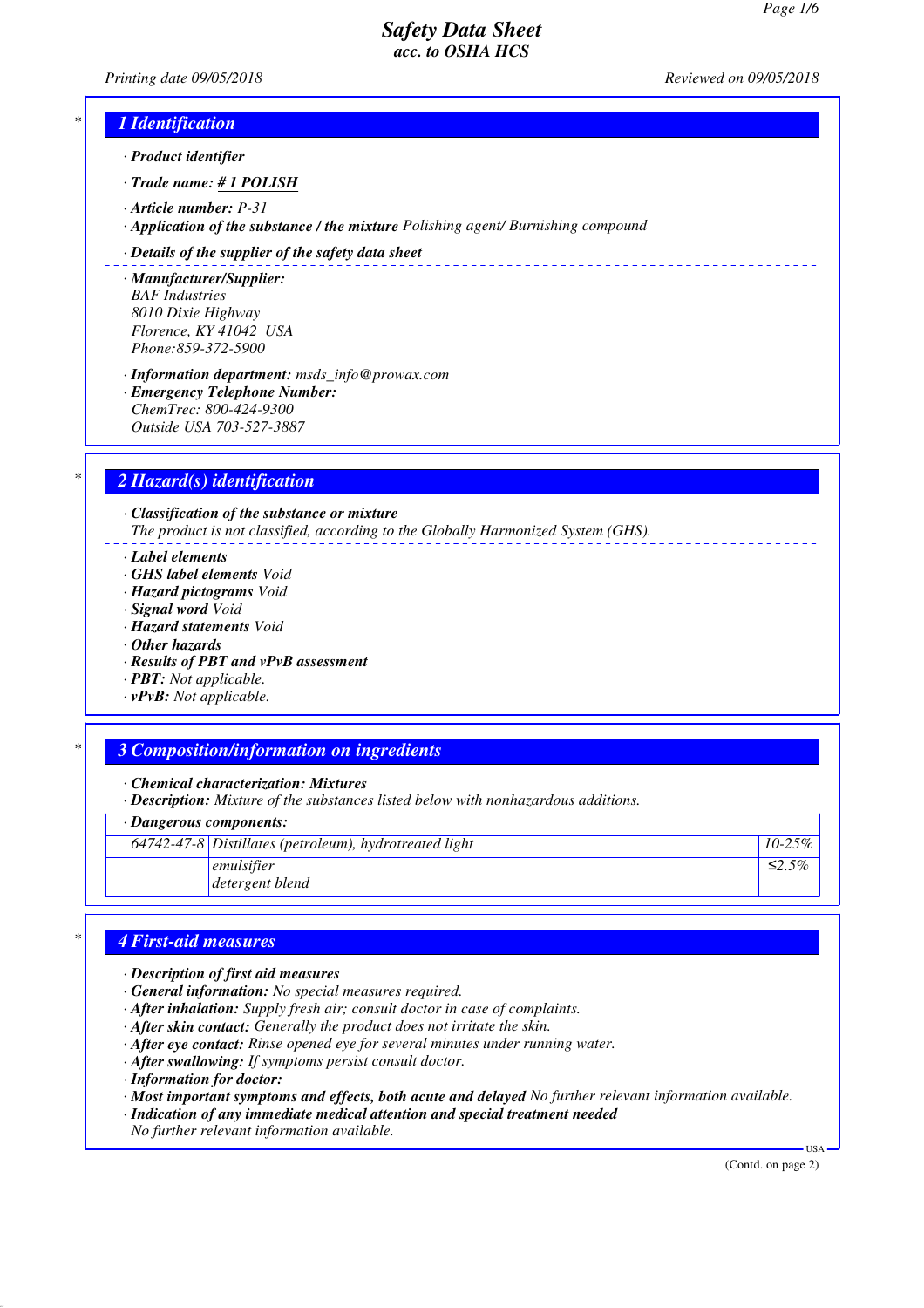*Printing date 09/05/2018 Reviewed on 09/05/2018*

*Trade name: # 1 POLISH*

(Contd. of page 1)

## *\* 5 Fire-fighting measures*

- *· Extinguishing media*
- *· Suitable extinguishing agents:*
- *CO2, extinguishing powder or water spray. Fight larger fires with water spray or alcohol resistant foam.*
- *· Special hazards arising from the substance or mixture No further relevant information available.*
- *· Advice for firefighters*
- *· Protective equipment: No special measures required.*

### *\* 6 Accidental release measures*

- *· Personal precautions, protective equipment and emergency procedures Not required.*
- *· Environmental precautions: Dilute with plenty of water.*
- *Do not allow to enter sewers/ surface or ground water.*
- *· Methods and material for containment and cleaning up:*
- *Absorb with liquid-binding material (sand, diatomite, acid binders, universal binders, sawdust).*
- *· Reference to other sections*
- *No dangerous substances are released.*
- *See Section 7 for information on safe handling.*
- *See Section 8 for information on personal protection equipment.*
- *See Section 13 for disposal information.*

### *\* 7 Handling and storage*

- *· Handling:*
- *· Precautions for safe handling No special measures required.*
- *· Information about protection against explosions and fires: No special measures required.*
- *· Conditions for safe storage, including any incompatibilities*
- *· Storage:*
- *· Requirements to be met by storerooms and receptacles: No special requirements.*
- *· Information about storage in one common storage facility: Not required.*
- *· Further information about storage conditions: None.*
- *· Specific end use(s) No further relevant information available.*
- *\* 8 Exposure controls/personal protection*
- *· Additional information about design of technical systems: No further data; see item 7.*
- *· Control parameters*
- *· Components with limit values that require monitoring at the workplace:*
- *The product does not contain any relevant quantities of materials with critical values that have to be monitored at the workplace.*
- *· Additional information: The lists that were valid during the creation were used as basis.*
- *· Exposure controls*
- *· Personal protective equipment:*
- *· General protective and hygienic measures:*
- *The usual precautionary measures for handling chemicals should be followed.*
- *· Breathing equipment: Not required.*
- *· Protection of hands:*

*The glove material has to be impermeable and resistant to the product/ the substance/ the preparation. Due to missing tests no recommendation to the glove material can be given for the product/ the preparation/ the chemical mixture.*

*Selection of the glove material on consideration of the penetration times, rates of diffusion and the degradation*

(Contd. on page 3)

USA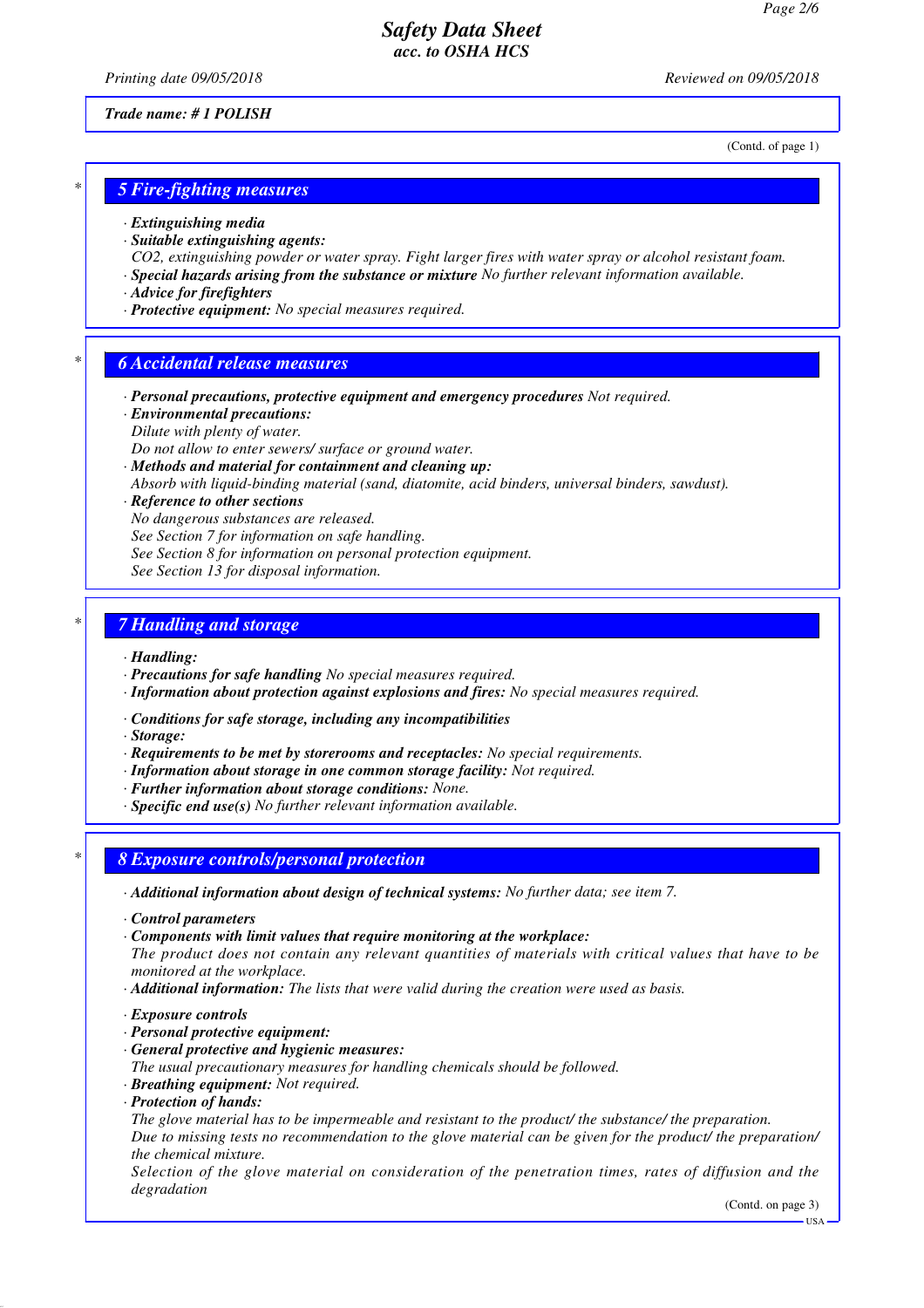*Printing date 09/05/2018 Reviewed on 09/05/2018*

(Contd. of page 2)

#### *Trade name: # 1 POLISH*

*· Material of gloves*

*The selection of the suitable gloves does not only depend on the material, but also on further marks of quality and varies from manufacturer to manufacturer. As the product is a preparation of several substances, the resistance of the glove material can not be calculated in advance and has therefore to be checked prior to the application.*

*· Penetration time of glove material*

*The exact break through time has to be found out by the manufacturer of the protective gloves and has to be observed.*

*· Eye protection: Goggles recommended during refilling.*

# *\* 9 Physical and chemical properties*

| · Information on basic physical and chemical properties    |                                               |  |  |  |
|------------------------------------------------------------|-----------------------------------------------|--|--|--|
| <b>General Information</b><br>$\cdot$ Appearance:          |                                               |  |  |  |
| Form:                                                      | Liquid                                        |  |  |  |
| Color:                                                     | Pink                                          |  |  |  |
| $\cdot$ Odor:                                              | Solvent-like                                  |  |  |  |
| · Odor threshold:                                          | Not determined.                               |  |  |  |
| $\cdot$ pH-value at 20 °C (68 °F):                         | 8.4                                           |  |  |  |
|                                                            |                                               |  |  |  |
| Change in condition                                        |                                               |  |  |  |
| <b>Melting point/Melting range:</b>                        | Undetermined.                                 |  |  |  |
| <b>Boiling point/Boiling range:</b>                        | 100 °C (212 °F)                               |  |  |  |
| · Flash point:                                             | 96 °C (204.8 °F)                              |  |  |  |
| · Flammability (solid, gaseous):                           | Not applicable.                               |  |  |  |
| · Ignition temperature:                                    | 210 °C (410 °F)                               |  |  |  |
| · Decomposition temperature:                               | Not determined.                               |  |  |  |
| · Auto igniting:                                           | Product is not selfigniting.                  |  |  |  |
| · Danger of explosion:                                     | Product does not present an explosion hazard. |  |  |  |
| $\cdot$ Explosion limits:                                  |                                               |  |  |  |
| Lower:                                                     | $0.8$ Vol $%$                                 |  |  |  |
| <b>Upper:</b>                                              | 6 Vol %                                       |  |  |  |
| $\cdot$ Vapor pressure at 20 °C (68 °F):                   | 23 hPa (17.3 mm Hg)                           |  |  |  |
| $\cdot$ Density at 20 °C (68 °F):                          | $1.0029$ g/cm <sup>3</sup> (8.3692 lbs/gal)   |  |  |  |
| $\cdot$ Relative density                                   | Not determined.                               |  |  |  |
| · Vapor density                                            | Not determined.                               |  |  |  |
| $\cdot$ Evaporation rate                                   | Not determined.                               |  |  |  |
| · Solubility in / Miscibility with                         |                                               |  |  |  |
| Water:                                                     | Fully miscible.                               |  |  |  |
| · Partition coefficient (n-octanol/water): Not determined. |                                               |  |  |  |
| · Viscosity:                                               |                                               |  |  |  |
| Dynamic at 20 °C (68 °F):                                  | 7,000 mPas                                    |  |  |  |
| Kinematic:                                                 | Not determined.                               |  |  |  |
| · Solvent content:                                         |                                               |  |  |  |
| <b>Organic solvents:</b>                                   | 13.7%                                         |  |  |  |
| Water:                                                     | 72.3%                                         |  |  |  |
| <b>VOC</b> content:                                        | $0.54 \%$                                     |  |  |  |
|                                                            | 5.4 g/l / 0.05 lb/gal                         |  |  |  |
| Solids content:                                            | 11.7%                                         |  |  |  |
|                                                            | (Contd. on page 4)                            |  |  |  |

USA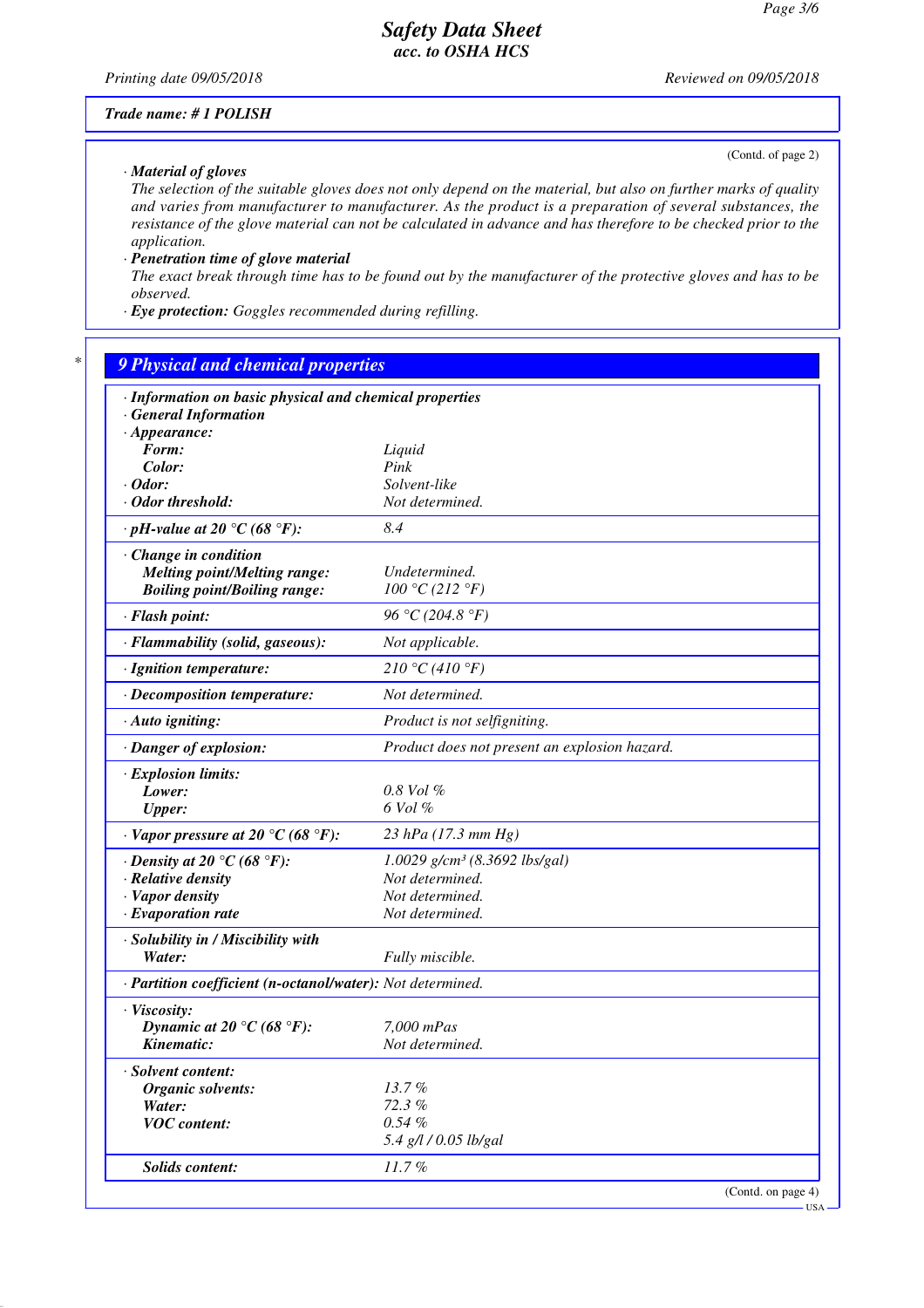*Printing date 09/05/2018 Reviewed on 09/05/2018*

(Contd. of page 3)

*Trade name: # 1 POLISH*

*· Other information No further relevant information available.*

## *\* 10 Stability and reactivity*

- *· Reactivity No further relevant information available.*
- *· Chemical stability*
- *· Thermal decomposition / conditions to be avoided: No decomposition if used according to specifications.*
- *· Possibility of hazardous reactions No dangerous reactions known.*
- *· Conditions to avoid No further relevant information available.*
- *· Incompatible materials: No further relevant information available.*
- *· Hazardous decomposition products: No dangerous decomposition products known.*

# *\* 11 Toxicological information*

- *· Information on toxicological effects*
- *· Acute toxicity:*
- *· Primary irritant effect:*
- *· on the skin: No irritant effect.*
- *· on the eye: No irritating effect.*
- *· Sensitization: No sensitizing effects known.*
- *· Additional toxicological information:*

*The product is not subject to classification according to internally approved calculation methods for preparations:*

*When used and handled according to specifications, the product does not have any harmful effects according to our experience and the information provided to us.*

# *· Carcinogenic categories*

| $\cdot$ IARC (International Agency for Research on Cancer) |                         |    |  |  |
|------------------------------------------------------------|-------------------------|----|--|--|
|                                                            | $67-63-0$ propan-2-ol   |    |  |  |
| 14808-60-7 silica                                          |                         |    |  |  |
|                                                            | $100-41-4$ ethylbenzene | 2B |  |  |
| 98-82-8 <i>cumene</i>                                      |                         | 2B |  |  |
| · NTP (National Toxicology Program)                        |                         |    |  |  |
| None of the ingredients is listed.                         |                         |    |  |  |
| · OSHA-Ca (Occupational Safety & Health Administration)    |                         |    |  |  |
| None of the ingredients is listed.                         |                         |    |  |  |

# *\* 12 Ecological information*

- *· Toxicity*
- *· Aquatic toxicity: No further relevant information available.*
- *· Persistence and degradability No further relevant information available.*
- *· Behavior in environmental systems:*
- *· Bioaccumulative potential No further relevant information available.*
- *· Mobility in soil No further relevant information available.*
- *· Additional ecological information:*
- *· General notes:*
- *Water hazard class 1 (Self-assessment): slightly hazardous for water*

*Do not allow undiluted product or large quantities of it to reach ground water, water course or sewage system.*

- *· Results of PBT and vPvB assessment*
- *· PBT: Not applicable.*
- *· vPvB: Not applicable.*

(Contd. on page 5)

USA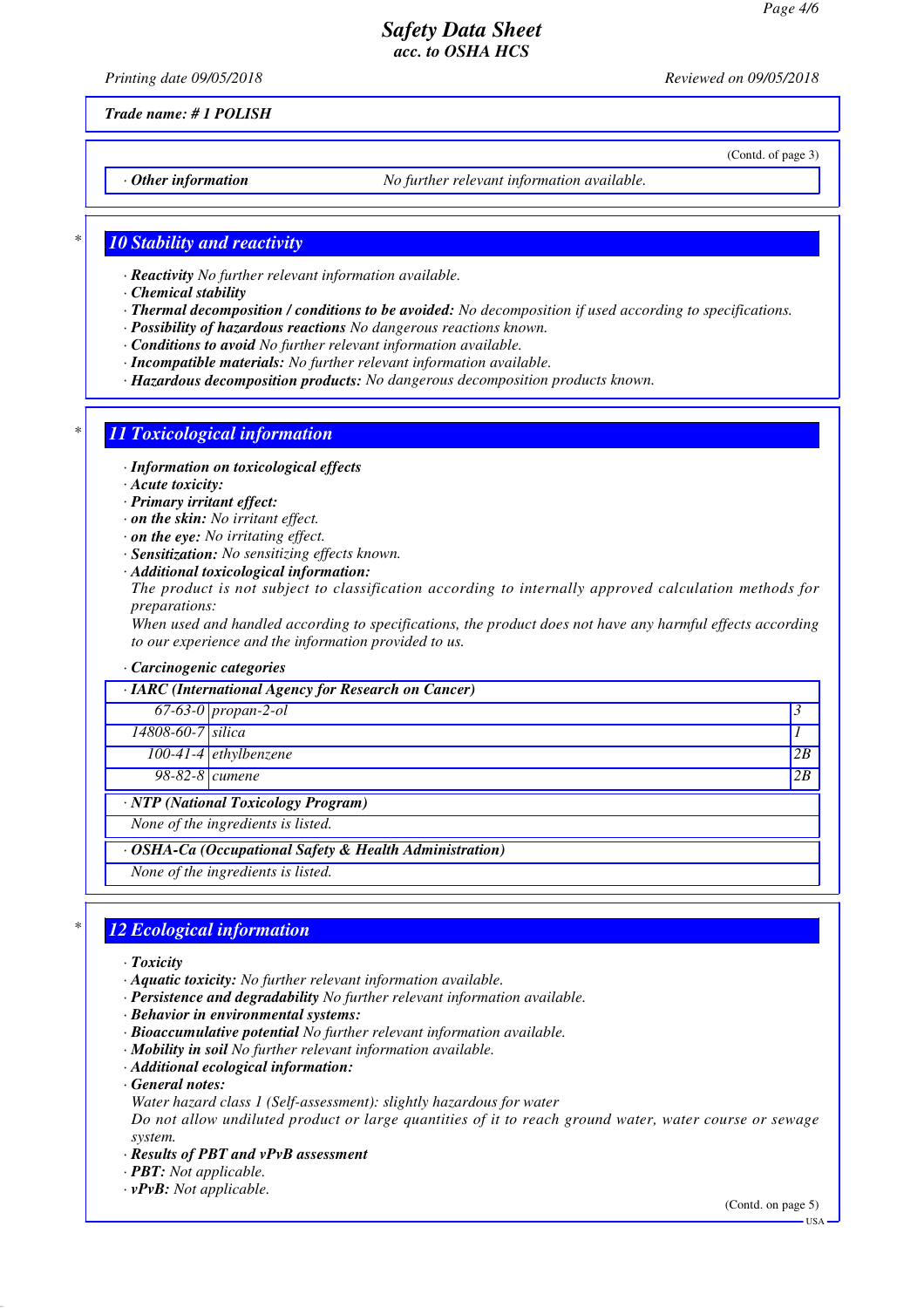*Printing date 09/05/2018 Reviewed on 09/05/2018*

*Trade name: # 1 POLISH*

(Contd. of page 4)

*· Other adverse effects No further relevant information available.*

## *\* 13 Disposal considerations*

- *· Waste treatment methods*
- *· Recommendation: Smaller quantities can be disposed of with household waste.*
- *· Uncleaned packagings:*
- *· Recommendation: Disposal must be made according to official regulations.*
- *· Recommended cleansing agent: Water, if necessary with cleansing agents.*

### *\* 14 Transport information*

| $\cdot$ UN-Number<br>· DOT, ADR, ADN, IMDG, IATA                                    | Void            |
|-------------------------------------------------------------------------------------|-----------------|
| $\cdot$ UN proper shipping name<br>· DOT, ADR, ADN, IMDG, IATA                      | Void            |
| $\cdot$ Transport hazard class(es)                                                  |                 |
| · DOT, ADR, ADN, IMDG, IATA<br>· Class                                              | Void            |
| · Packing group<br>· DOT, ADR, IMDG, IATA                                           | Void            |
| · Environmental hazards:<br>$\cdot$ Marine pollutant:                               | N <sub>O</sub>  |
| · Special precautions for user                                                      | Not applicable. |
| · Transport in bulk according to Annex II of<br><b>MARPOL73/78 and the IBC Code</b> | Not applicable. |
| · UN "Model Regulation":                                                            | Void            |
|                                                                                     |                 |

## *\* 15 Regulatory information*

- *· Safety, health and environmental regulations/legislation specific for the substance or mixture · Sara*
- *· Section 355 (extremely hazardous substances): None of the ingredients is listed. · Section 313 (Specific toxic chemical listings): 67-63-0 propan-2-ol 67-56-1 methanol 52-51-7 bronopol (INN) 100-41-4 ethylbenzene 98-82-8 cumene · TSCA (Toxic Substances Control Act) All ingredients are listed · TSCA new (21st Century Act) (Substances not listed) emulsifier detergent blend* (Contd. on page 6) USA